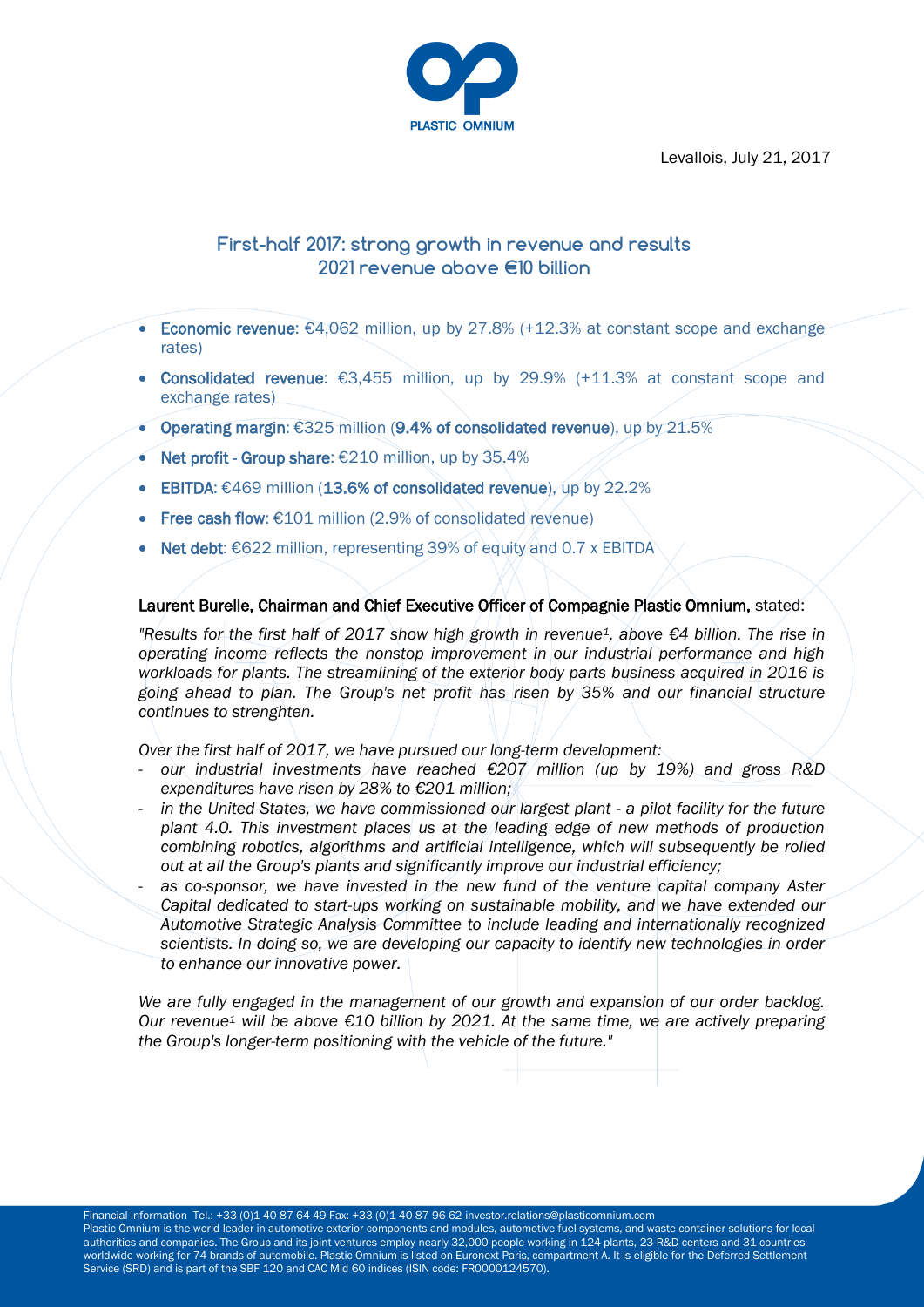## **Results for the first half of 2017: strong growth in revenue and results**

The Board of Directors of Compagnie Plastic Omnium convened on July 20, 2017, and reviewed the audited consolidated financial statements as at June 30, 2017.

| in millions of euros                                                 | <b>First-half</b><br>2016 | <b>First-half</b><br>2017 | % change    |
|----------------------------------------------------------------------|---------------------------|---------------------------|-------------|
| Economic revenue <sup>1</sup>                                        | 3,179.5                   | 4,062.2                   | +27.8%      |
| Consolidated revenue <sup>2</sup>                                    | 2,660.0                   | 3,454.9                   | +29.9%      |
| Operating margin <sup>3</sup><br>in % of consolidated revenue        | 267.4<br>10.1%            | 325.0<br>9.4%             | $+21.5%$    |
| Net profit - Group share                                             | 155.3                     | 210.3                     | $+35.4%$    |
| EBITDA <sup>4</sup><br>in % of consolidated revenue                  | 383.3<br>14.4%            | 468.6<br>13.6%            | + 22.2%     |
| Investments                                                          | 174                       | 207                       | +19.0%      |
| Free cash flow <sup>5</sup>                                          | 92                        | 101                       | +9.8%       |
|                                                                      | As at<br>12/31/2016       | As at<br>6/30/2017        | %<br>change |
| Net debt <sup>6</sup><br>Net debt to equity ratio<br>Net debt/EBITDA | 800<br>53%<br>1.0         | 622<br>39%<br>0.7         | (178)       |

## **Strong growth in the Automotive Division and outperformance of 10 points over worldwide automotive production**

Compagnie Plastic Omnium's economic revenue<sup>1</sup> amounted to €4,062.2 million in first-half 2017, up by 27.8% and by 12.3% at constant scope and exchange rates over the first-half 2016. The increase was, respectively, 29.9% and 11.3% in consolidated revenue, excluding joint ventures.

| In millions of euros, by segment  | <b>First-half</b><br>2016 | <b>First-half</b><br>2017 | % change  | At constant<br>scope and<br>exchange<br>rates |
|-----------------------------------|---------------------------|---------------------------|-----------|-----------------------------------------------|
| Automotive                        | 2,992.8                   | 3,894.2                   | $+30.1%$  | $+12.6%$                                      |
| Environment                       | 186.7                     | 168.0                     | $-10.0\%$ | $+7.4%$                                       |
| Economic revenue <sup>1</sup>     | 3,179.5                   | 4,062.2                   | $+27.8%$  | $+12.3%$                                      |
| Consolidated revenue <sup>2</sup> | 2,660.0                   | 3,454.9                   | +29.9%    | $+11.3%$                                      |

In first-half 2017, Plastic Omnium's Automotive revenue<sup>1</sup> was €3,894.2 million, up by 30.1%. This includes €492.1 million of revenue from exterior body parts, a business acquired in July 2016. Revenue rose by 12.6% at constant scope and exchange rates. Growth in automotive production was 2.8% over the same period. Outperformance therefore stands at 10 points over the first halfyear. This is the result of:

**EXT** market share gains in North America and China, supported by a major investment program and a strong position in the SUV segment;

<sup>1 to 6</sup> Financial aggregates are defined on page 5 of the present press release.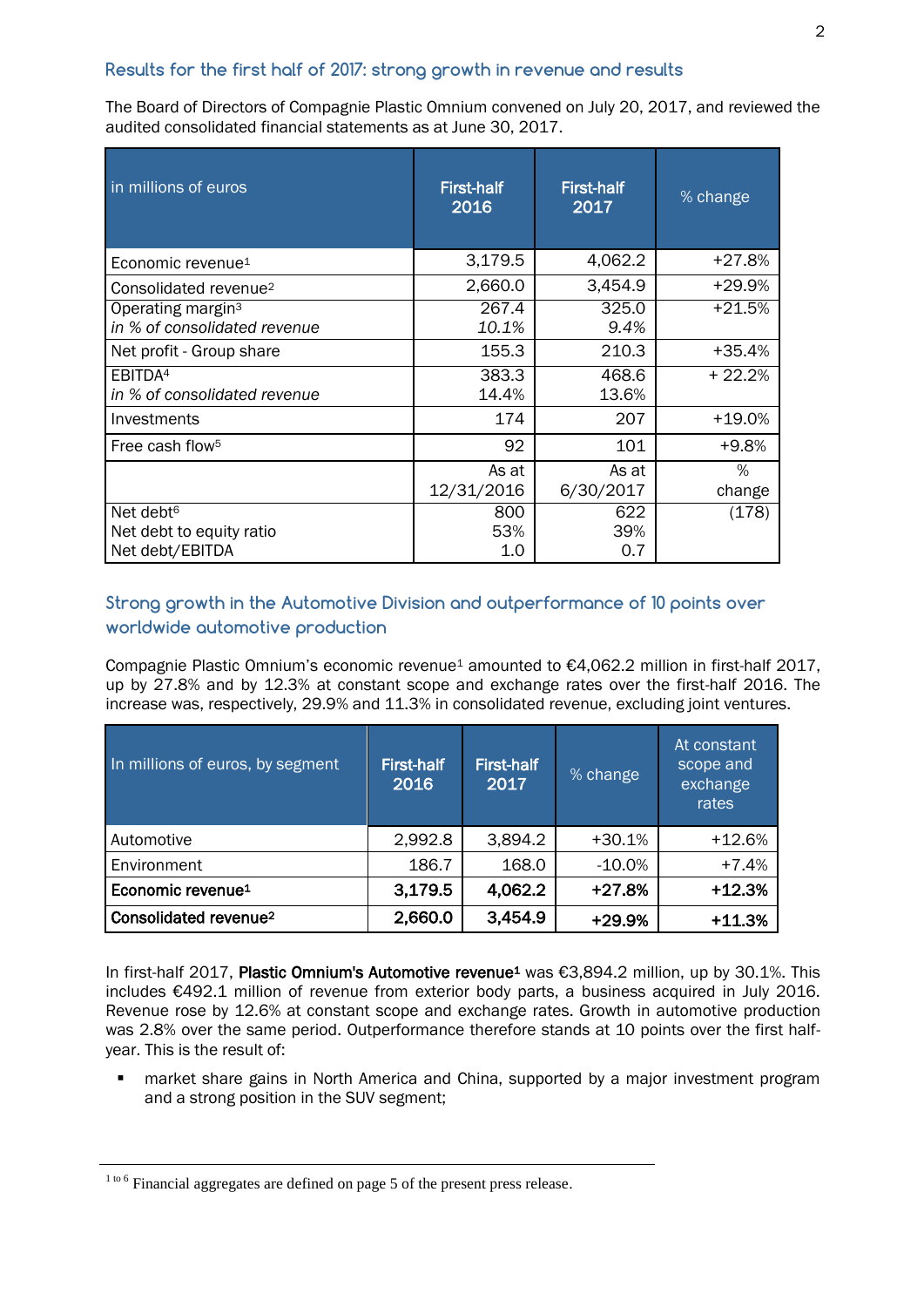- greater diversification of our customer portfolio, with increased penetration particularly due to Jaguar Land Rover and Chinese national carmakers;
- the success of our innovative products, in particular the pick-up in SCR emissions control systems for diesel engines, whose contribution to revenue rose 57% in first-half 2017, to €202 million.

The Environment division's business activity, after the sale of peripheral operations in mid-2016, is now totally refocused on products and services to improve waste management for local authorities and industry. After second-half 2016 growth of 4.2%, first-half 2017 growth was 7.4% at constant scope and exchange rates.

| In millions of euros and as a % of<br>revenue, by<br>geographic region | <b>First-half</b><br>2016 | First-half<br>2017 | % change | At constant<br>scope and<br>exchange<br>rates |
|------------------------------------------------------------------------|---------------------------|--------------------|----------|-----------------------------------------------|
| Europe/Africa                                                          | 1,742.9<br>55%            | 2,235.0<br>55%     | $+28.2%$ | $+3.8%$                                       |
| North America                                                          | 832.3<br>26%              | 1,048.0<br>26%     | $+25.9%$ | $+22.7%$                                      |
| South America                                                          | 75.5<br>2%                | 129.1<br>3%        | +70.9%   | +29.9%                                        |
| Asia                                                                   | 528.7<br>17%              | 650.1<br>16%       | $+23%$   | $+21.2%$                                      |
| Economic revenue <sup>1</sup>                                          | 3,179.5<br>100%           | 4,062.2<br>100%    | $+27.8%$ | $+12.3%$                                      |
| Consolidated revenue <sup>2</sup>                                      | 2,660.0                   | 3,454.9            | +29.9%   | $+11.3%$                                      |

## **By region, growth was driven by the performances in North America, Asia and South America.**

# **Sharply higher results**

 $\overline{a}$ 

The operating margin shows a rise of 21.5% and now stands at €325 million, i.e. 9.4% of consolidated revenue.

It includes the dilutive effect of the exteriors systems business acquired in late July 2016. On a pro forma basis, combining these businesses at January 1, 2016, the operating margin over the firsthalf 2016 would have been €284.9 million, or 8.9% of consolidated revenue.

In the automotive business, operating margin was €314.3 million for first-half 2017, or 9.6% of consolidated revenue, as compared to €255.3 million for first-half 2016 (10.3% of consolidated revenue) and €272.8 million pro forma (9% of consolidated revenue pro forma). This significant increase stems from manufacturing performance, which continues to improve, and from rationalization of our bumper business acquired in late July. which is proceeding according to plan: three plants were closed down (one bumper plant in Brazil, two front-end module plants in the United States) along with two paint lines in Germany. The organizations have been completely merged. These restructuring operations will continue in the second half-year.

As for the Environment business, operating margin in the first-half 2017 was €10.6 million, or 6.3% of revenue, as compared to 6.5% in first-half 2016.

In first-half 2017 Plastic Omnium recognized €23.5 million in non-current expenses (vs. €33.2 million in first-half 2016): consisting of €40.1 million in restructuring costs and a positive €16.6 million recognized in CICE research tax credits for 2014, 2015 and 2016.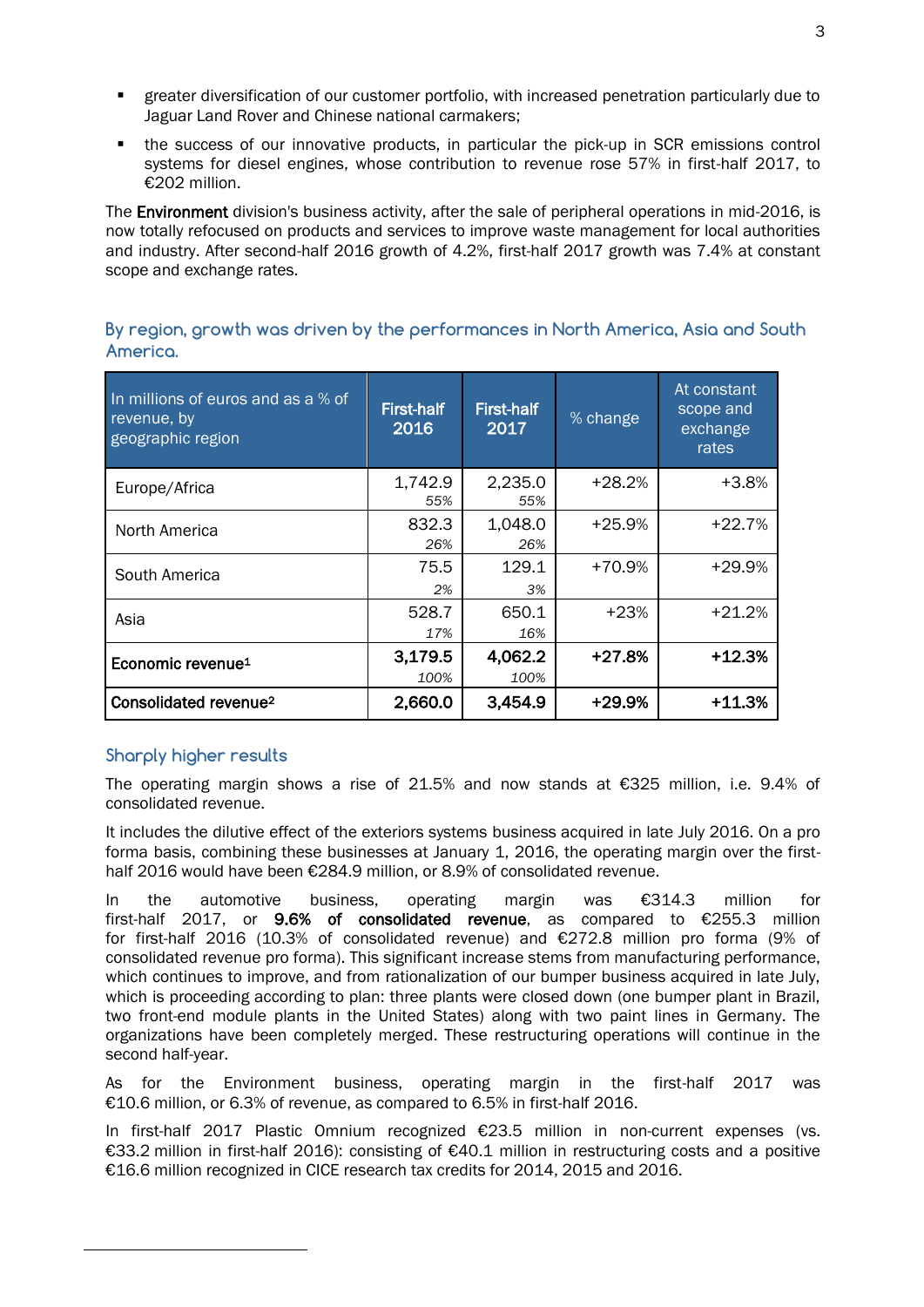The Group's net income grew by 34.5% to €213.0 million. It accounted for 6.2% of revenue. The Group's share of net income came to €210.3 million, an increase of 35.4%.

#### **The financial structure has grown stronger**

Group EBITDA was up by 22.2% to €468.6 million (13.6% of consolidated revenue) and cash flow from operations was up by 19.6% to  $\epsilon$ 415 million (12.0% of consolidated revenue).

Committed to a sustained capex program of €2.5 billion over the 2017-2021 period, the Group invested €207 million in first-half 2017, i.e. 6.0% of consolidated revenue. The plant for exterior body parts at San Luis Potosi (Mexico) began production. Four plants will be launched in 2018: one in China, one in India and two in the United States, including the Greer pilot plant (South Carolina) for the Group's Industry 4.0 program.

The Group generated free cash flow of  $E101$  million in first-half 2017, representing 2.9% of its revenue.

In first-half 2017, Plastic Omnium paid €73 million in dividends and bought back €47 million of its own shares.

On March 31, 2017 in accordance with the decision of the European Commission, the Group also finalized the sell-back of the French operations of the exteriors systems acquired in 2016, at an enterprise value of €200 million. Additionally, on June 30, 2017, Plastic Omnium sold its truck composites business, which produced annual revenues of about €200 million in France, Mexico and China. This deal will be relutive as of second-half 2017.

Net financial debt totaled €622 million, down by €178 million compared with December 31, 2016. It now represents 39% of equity and 0.7x EBITDA.

## **Other highlights**

On June 19, 2017, Compagnie Plastic Omnium carried out the placement of a new bond issue of €500 million with European investors. This bond issue, without covenants or rating, matures in seven years and has a 1.25% coupon. It cushions the structure of the Group's financing by lengthening the maturity of its debt and by diversifying its sources.

Additionally, at their meeting of July 20, 2017 the Board of Directors voted to cancel 1.5 million treasury shares as of August 14, 2017. After this cancellation, the percentage of control of Burelle SA will rise from 57.01% to 57.57%.

#### **Outlook**

Automotive production for the full 2017 year is expected to grow by 1.5% to 2%. On that basis, Plastic Omnium will show strong revenue growth<sup>1</sup>, reaching €8 billion.

Earnings will show strong growth as well, with continued improvement to the balance sheet.

Confident in its order book, market share gains and the success of its innovative products, the Plastic Omnium Group will produce revenues<sup>1</sup> above €10 billion in 2021, improve its profitability and generate significant free cash flow.